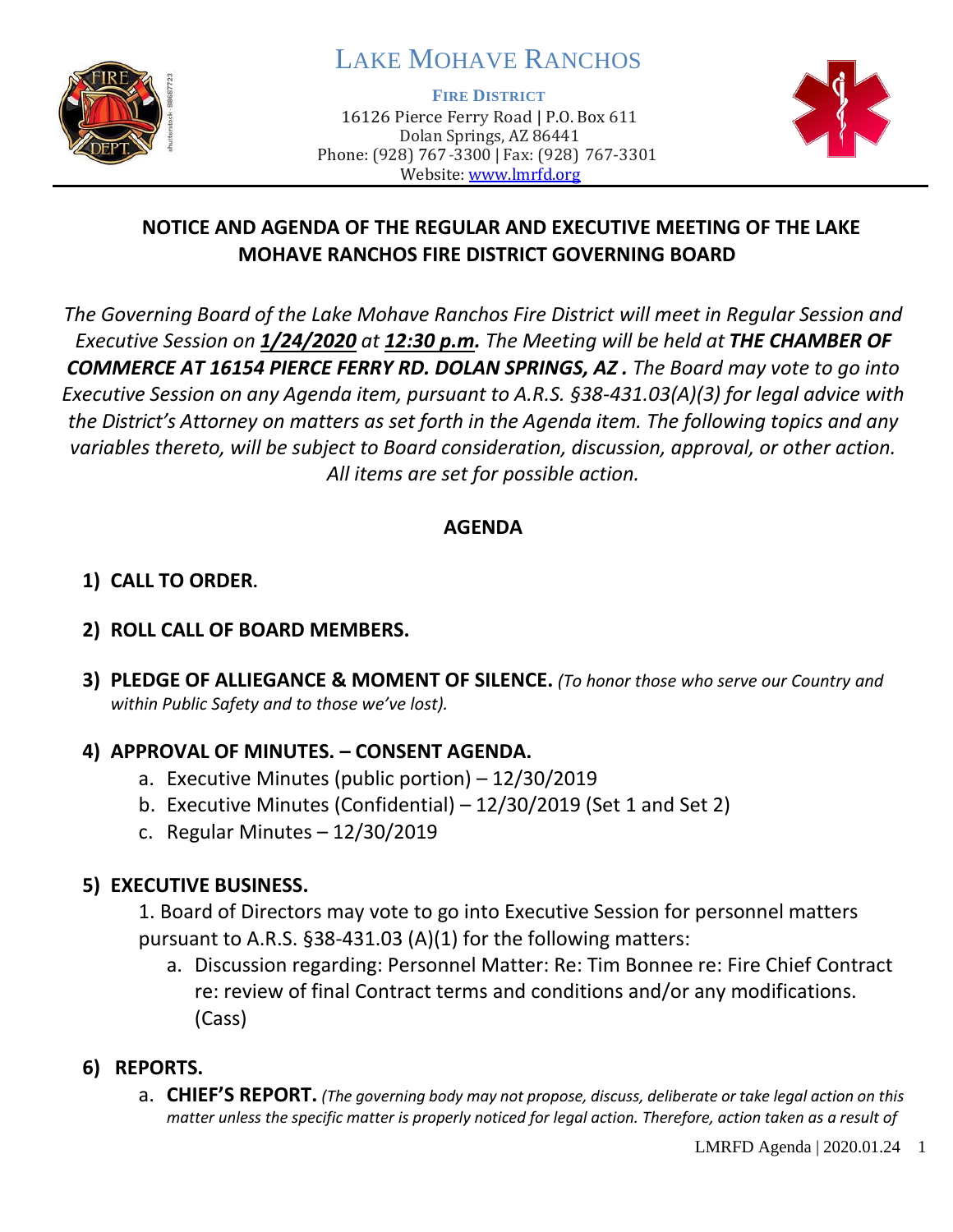*the Chief's report will be limited to directing staff to study the matter or scheduling the matter for further consideration and discussion at a later date. (A.R.S. 38-431.02.K.)*

#### b. **FINANCIAL REPORT(S).**

- *1.* Review and approval: December 2019 Financial Report(s). *(The financial report(s) are to be reviewed and approved by the Board).* (Buldra/Administration)
- **7) EXECUTIVE BUSINESS.** *(Lake Mohave Ranchos Fire District Governing Board public action section on matters held in Executive Session).*
	- a. Discussion and possible action regarding: Fire Chief Contract re: approval. (Cass)

# **8) REGULAR BUSINESS (PART II).**

- a. Discussion and possible action regarding: Administer Oath of Office re: Tim Bonnee, Fire Chief. (Cass)
- b. Discussion and possible action regarding: Paychex systems re: invoicing and cancellation. (Cass)
- c. Discussion and possible action regarding: JVG (James Vincent Group) re: Annual Audit Support rate. (Cass)
- d. Discussion and possible action regarding: Ambulance Revenue and Cost Report (ARCR) for FY 18/19. (Administration)
- e. Discussion and possible action regarding: IGA (Intergovernmental Agency Agreement) and consent and waiver re: GVFD, LMRFD, NACFD and KFD for mutual aid. (Administration)
- f. Discussion and possible action regarding: Administration Personnel hours change. (Administration)
- g. Discussion and possible action regarding: District Policies re: Articles 44 (District Issued Vehicles & MVR), Article 50 (Compensation Administration), Article 60 (Uniforms Annual Allowance & Allotment), Article 61 (Holidays), Article 66 (Group Health) for approval. (Administration)
- h. Discussion and possible action regarding: Organizational Chart, Payscale and Employment Applications (Paid and Non-Paid Suppression positions) for LMRFD re: revisions/updates and approval. (Administration)
- i. Discussion and possible action regarding: District Official Posting Locations. (Administration)
- j. Discussion and possible action regarding: Monthly lease and/or lease-purchase of fuel tank re: review of costs and benefits. (Administration)
- k. Discussion and possible action regarding: District Personnel Job Descriptions, Standard Operating Guidelines and Standard Operating Procedures re: Suppression and Administration. (Tennant)
- **9) CALL to the PUBLIC.** *(Consideration and discussion of comments and complaints from the public. Those wishing to address the Lake Mohave Ranchos Fire District Board need not request permission in advance. The Fire District Board is not permitted to discuss or take action on any item(s) that are not on the Agenda that are raised in the call*